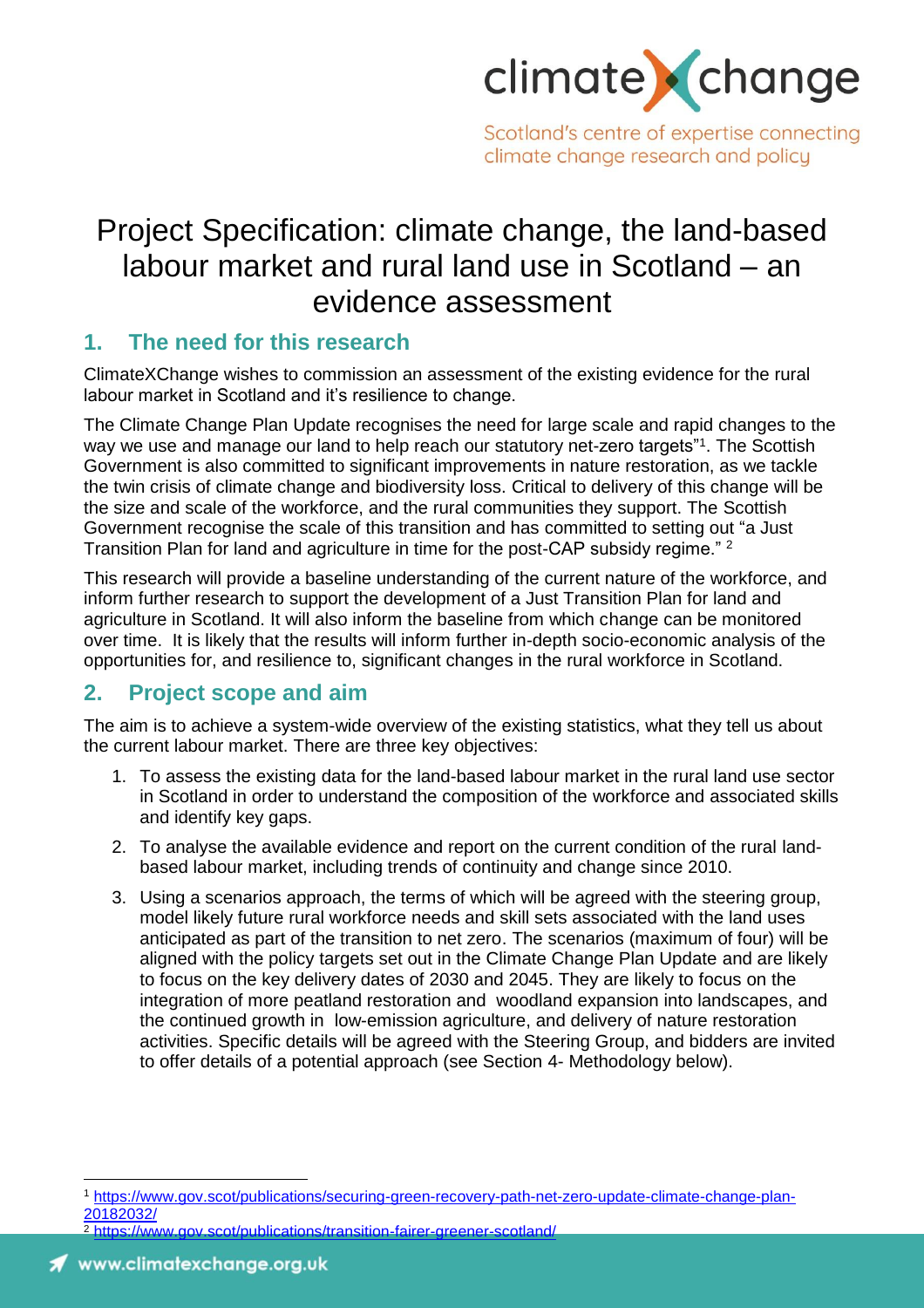# **3. Audience**

The work is commissioned on behalf of the Scottish Government, and of particular interest to the Rural & Environment Science and Analytical Services division and the Rural Communities policy team.

The results must be presented in a format and language that can be easily understood by readers without an academic background. Written outputs must be well presented and written in Plain English.

# **4. Methodology**

We expect the research to comprise a rapid evidence assessment and statistical analysis of the results. It is also expected to include the application of statistical modelling.

Tenderers are invited to put forward proposals on how to best meet the research aims within the budget available. A full explanation of your chosen approach, including any limitations, should be provided. This should include your proposed strategy for the modelling of the scenarios (maximum of four), including selection of key variables, constraints and key assumptions, as a basis for discussion with the steering group at the kick off meeting.

# **5. Outputs**

We expect the research to be presented in a short report. The report must be written in plain English, follow the CXC house style, and should comprise:

- 1. an executive summary of no more than two pages, detailing the key findings, the aim of the project and the value to a policy audience; and
- 2. a full report of the project, of no more than 25 pages to include:
	- a. Key findings
	- b. a summary analysis of the evidence identified in the research, along with a discussion of the significance of any gaps and/or ambiguities.
	- c. an analysis of the current nature of the land-based labour market in Scotland and it's likely resilience through a transition to a net-zero emissions based economy and in the light of climate change adaptation needs, and improvements in nature restoration. This should address the size of this labour market and its relative importance within the wider rural labour market.
	- d. An assessment of the likely future rural workforce needs and skill sets, based on the analysis of the agreed scenarios (max. 4). This will be focused around the key delivery dates of 2030 and 2045 and include identification of gaps and areas that would benefit from more detailed research.
	- e. A clear assessment of future job pressures both upward, downward and within by sector – to give estimates of sector scale in the light of land transformations for climate change.
	- f. Conclusions
- 3. Annexes detailing
	- a. the methodologies used and underlying assumptions
	- b. detailed statistical evidence and analysis
	- c. underpinning detail for the agreed scenarios (max. 4)
	- d. References
	- e. A glossary

The ownership of the research material including the final report and any data produced as a result of the research lies with ClimateXChange on behalf of Scottish Ministers. The research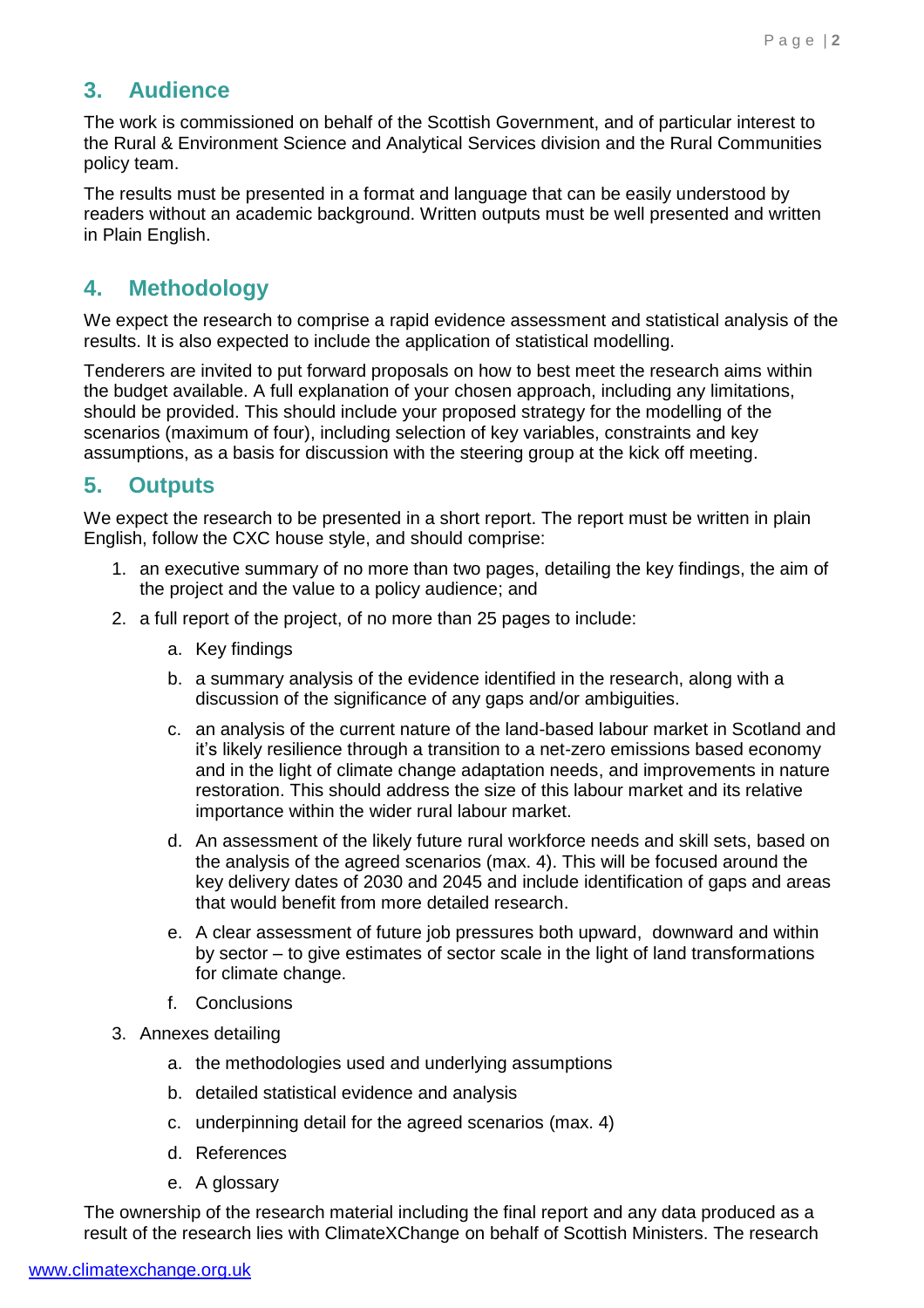may be published on the ClimateXChange website, the date and format of which will be determined by the Scottish Government and ClimateXChange. One or more drafts are likely to be required before a final version is agreed.

#### **6. Project governance**

A small steering group will be established to support delivery of the project. The steering group's role is to lead the research strategy and provide advice on guidance as the project develops. It will include representatives from Scottish Government, ClimateXChange, and the project team. External members will be considered depending on the methodology/approach.

The lead contact for ClimateXChange will be the CXC Project Manager Sarah Govan [\(sarah.govan@ed.ac.uk\)](mailto:sarah.govan@ed.ac.uk), who will liaise with the contractor. Regular update calls will be scheduled fortnightly between the principal investigator and Sarah Govan to discuss progress and address any issues, escalating to steering group for consideration where necessary.

ClimateXChange supports the Scottish Government Open Research Guidance for RESAS, summarised as "open as possible, closed as necessary." This means that all products will be placed in the public domain, unless there is a strong argument otherwise (for example to comply with data protection regulations). Descriptions of all projects and related products will be uploaded to the ResearchFish system.

# **7. Project timetable**

| <b>Milestone</b>                                                                                              | <b>Completed by</b>              |
|---------------------------------------------------------------------------------------------------------------|----------------------------------|
| Project kick-off meeting, to agree                                                                            | Friday 29th July                 |
| Scope                                                                                                         |                                  |
| Approach to scenarios                                                                                         |                                  |
| <b>Boundaries</b>                                                                                             |                                  |
| timeframe                                                                                                     |                                  |
| Report on progress (Principal investigator and CXC<br>Project Manager)                                        | Fortnightly                      |
| Interim steering group meeting, to discuss initial<br>findings and agree specification for selected scenarios | Friday 9 <sup>th</sup> September |
| Submission of draft report to secretariat                                                                     | Friday 28 <sup>th</sup> October  |
| Submission of draft report                                                                                    | Friday 4 <sup>th</sup> November  |
| Steering group meeting (incl presentation to client),<br>and comments on draft                                | Friday 18 <sup>th</sup> November |
| Submission of final report                                                                                    | Friday 9 <sup>th</sup> December  |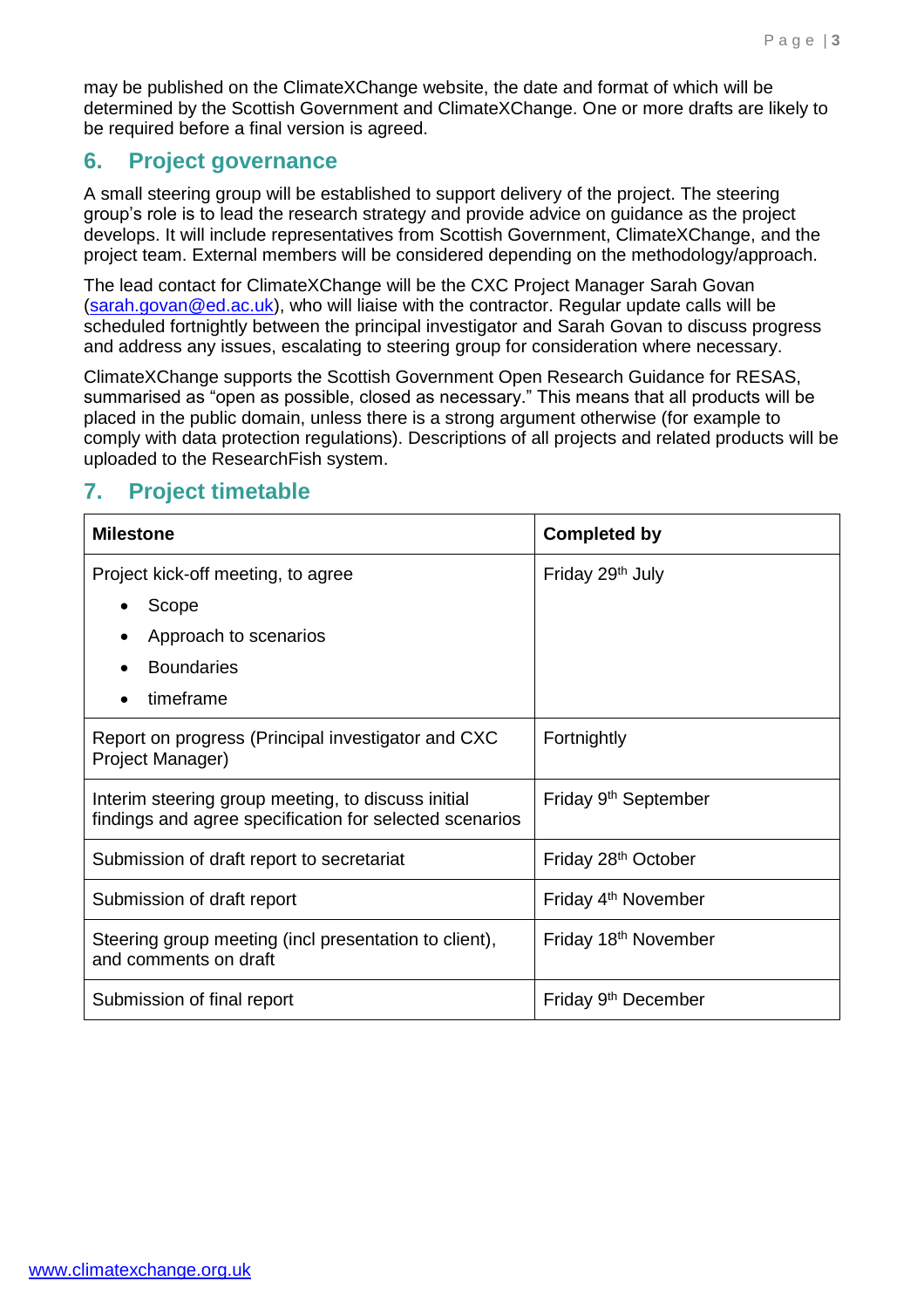# **8. Award criteria**

| <b>Price</b>                                                                    | 20%                                                                                                                                                                                                                                                                                                                                                                            |        |
|---------------------------------------------------------------------------------|--------------------------------------------------------------------------------------------------------------------------------------------------------------------------------------------------------------------------------------------------------------------------------------------------------------------------------------------------------------------------------|--------|
| Quality                                                                         | 80%                                                                                                                                                                                                                                                                                                                                                                            |        |
| <b>Quality Criteria</b>                                                         | <b>Descriptor</b>                                                                                                                                                                                                                                                                                                                                                              | Weight |
| Understanding<br>the research<br>specification<br>and the policy<br>environment | The proposal should include an introduction which demonstrates a<br>clear understanding of the research requirements, including:                                                                                                                                                                                                                                               | 20%    |
|                                                                                 | The policy environment and the supporting role of research<br>$\bullet$                                                                                                                                                                                                                                                                                                        |        |
|                                                                                 | The cross-sectoral nature of the project<br>$\bullet$                                                                                                                                                                                                                                                                                                                          |        |
|                                                                                 | The need for this research<br>$\bullet$                                                                                                                                                                                                                                                                                                                                        |        |
|                                                                                 | The research aim, and how the proposal will address this<br>need                                                                                                                                                                                                                                                                                                               |        |
| Research<br>methodology                                                         | The proposal should demonstrate a high quality and workable<br>research methodology that will deliver the outputs in the required<br>timescale, including:                                                                                                                                                                                                                     | 25%    |
|                                                                                 | How the evidence will be identified, reviewed and assessed                                                                                                                                                                                                                                                                                                                     |        |
|                                                                                 | How the research objectives will be addressed<br>$\bullet$                                                                                                                                                                                                                                                                                                                     |        |
|                                                                                 | The suitability, robustness and limitations of the methodology<br>$\bullet$                                                                                                                                                                                                                                                                                                    |        |
| Project                                                                         | The proposal should:                                                                                                                                                                                                                                                                                                                                                           | 15%    |
| management<br>and staff                                                         | Include a clear project plan, that captures:                                                                                                                                                                                                                                                                                                                                   |        |
| resource                                                                        | The key steps required to deliver the desired output<br>$\circ$<br>within scope and to time                                                                                                                                                                                                                                                                                    |        |
|                                                                                 | Reference – where relevant – to mechanisms for<br>$\circ$<br>compliance with regulations (e.g. GDPR)                                                                                                                                                                                                                                                                           |        |
|                                                                                 | Provide details of individual staff members who will work on<br>this project and demonstrate how they will meet the project<br>requirements, specifically their experience and expertise:                                                                                                                                                                                      |        |
|                                                                                 | In research generally<br>$\circ$                                                                                                                                                                                                                                                                                                                                               |        |
|                                                                                 | In tasks specific to this research<br>$\circ$                                                                                                                                                                                                                                                                                                                                  |        |
|                                                                                 | In inter-disciplinary team-working<br>$\circ$                                                                                                                                                                                                                                                                                                                                  |        |
|                                                                                 | Provide a commitment that named staff members will be<br>available to work on the contract if the bid is successful                                                                                                                                                                                                                                                            |        |
|                                                                                 | Set out the management arrangements for the project                                                                                                                                                                                                                                                                                                                            |        |
|                                                                                 | Include a timetable for delivery of tasks and project<br>$\bullet$<br>milestones covering the duration of the contract                                                                                                                                                                                                                                                         |        |
|                                                                                 | Clearly show allocation of staff and staff time against each<br>task                                                                                                                                                                                                                                                                                                           |        |
| Communication<br>and report<br>writing                                          | The proposal should describe the approach to writing the report,<br>which will be published on the ClimateXChange website. This should<br>include how different contributions from the team will be brought<br>together.<br>It should detail who will take lead responsibility for report-writing and<br>overall report quality. It should provide accessible links to outputs | 10%    |
|                                                                                 | and/or publications they have been involved in, detailing their role in<br>the work.                                                                                                                                                                                                                                                                                           |        |